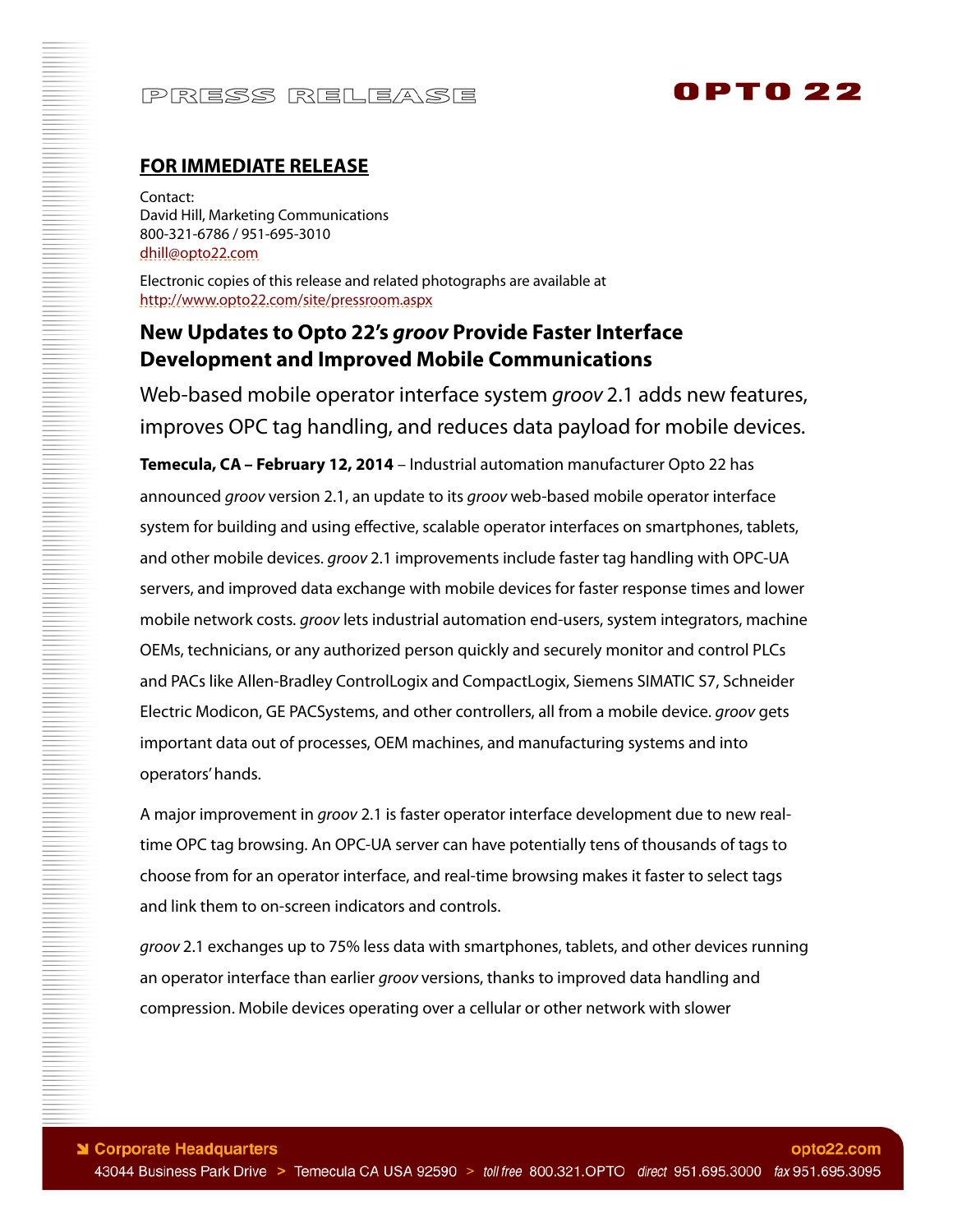

connections benefit with faster updates, faster interface responses, and lower mobile network costs.

### **Additional Improvements in** *groov* **2.1**

groov 2.1 includes other improvements and new features:

- Webpage links can be added to interface screens, making it possible, for example, to incorporate an internal company webpage showing production targets and KPIs.
- Update/refresh rates can be individually set for IP camera widgets, so an IP camera monitoring a production machine, for example, can update twice a second, while a camera watching a loading area might update once every ten seconds.
- Slider controls and range/level indicators can be oriented horizontally or vertically. Orienting these items vertically saves screen space and is particularly useful for compact mobile devices.
- Using IP camera widgets on an interface screen no longer requires router configuration changes or opening firewall ports for each camera's IP address. Instead, IP camera widgets can optionally use a reverse proxy server to communicate through the groov's IP address.

### **What's** *groov?*

groov is a zero-programming, web-based way to build, deploy, and view effective, scalable operator interfaces to monitor and control systems and equipment using mobile devices and other computer-based systems. These operator interfaces can be viewed on almost any mobile device or computer regardless of its manufacturer, operating system, or screen size, including smartphones, tablets, PCs, and even smart high-definition televisions.

groov can augment existing human-machine interfaces (HMIs) and Supervisory Control and Data Acquisition (SCADA) systems by making important information available at any time and in any location. *groov* is available as either the standalone *groov* Box hardware appliance or the PC-based groov Server for Windows software.

groov uses a standard method of securely communicating with devices on the plant floor, including PLCs, DCSs, PACs, databases, and OPC-DA servers called OPC Unified Architecture (OPC UA). A fully functional version of groov Server for Windows is available to download and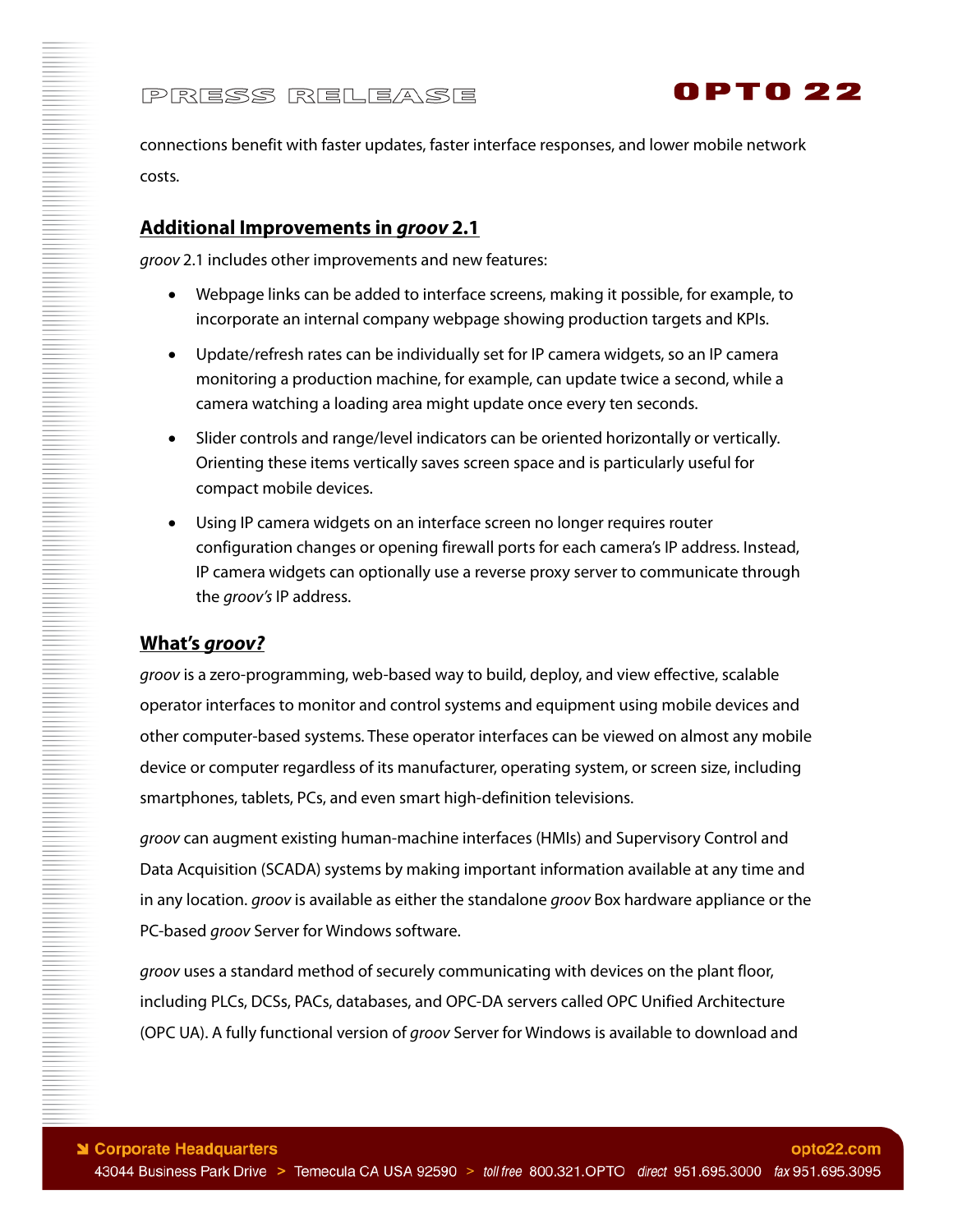try so you can see your own system's data on a smartphone, tablet, or other mobile device. groov operates for two hours without a license and can be restarted if more time is required. groov works with Kepware Technologies' KEPServerEX communications platform. Kepware has developed hundreds of device drivers for communicating with diverse automation systems, databases, building automation systems, and more.

OPTO 22

### **Pricing and Availability**

groov 2.1 will be available on Mar. 3, 2014. Choose either the groov Box hardware appliance (GROOV-AT1) at a list price of \$2895.00 USD, or groov Server for Windows software (GROOV-SVR-WIN) at a list price of \$2695.00 USD. For more information, contact Opto 22 Pre-Sales at 951-695-3000 or toll free at 800-321-6786, or visit groov.com.

An OPC-UA server is required for most systems, and we recommend the KEPServerEX communications platform from Kepware Technologies. Call Kepware at 207-775-1660 or visit info.kepware.com/kepserverex-and-groov for more information. A fully functional version of KEPServerEX is available that operates for two hours without a license.

### **About Opto 22**

Opto 22 develops and manufactures hardware and software for applications involving industrial automation and control, energy management, remote monitoring, and data acquisition. Designed and made in the U.S.A., Opto 22 products have an established reputation worldwide for ease-of-use, innovation, quality, and reliability. Opto 22 products, including the groov mobile operator interface, use standard, commercially available networking and computer technologies, and are used by automation end-users, OEMs, and information technology and operations personnel in over 10,000 installations worldwide. The company was founded in 1974 and is privately held in Temecula, California, U.S.A. Opto 22 products are available through a global network of distributors and system integrators. For more information, contact Opto 22 headquarters at +1-951-695-3000 or visit www.opto22.com.